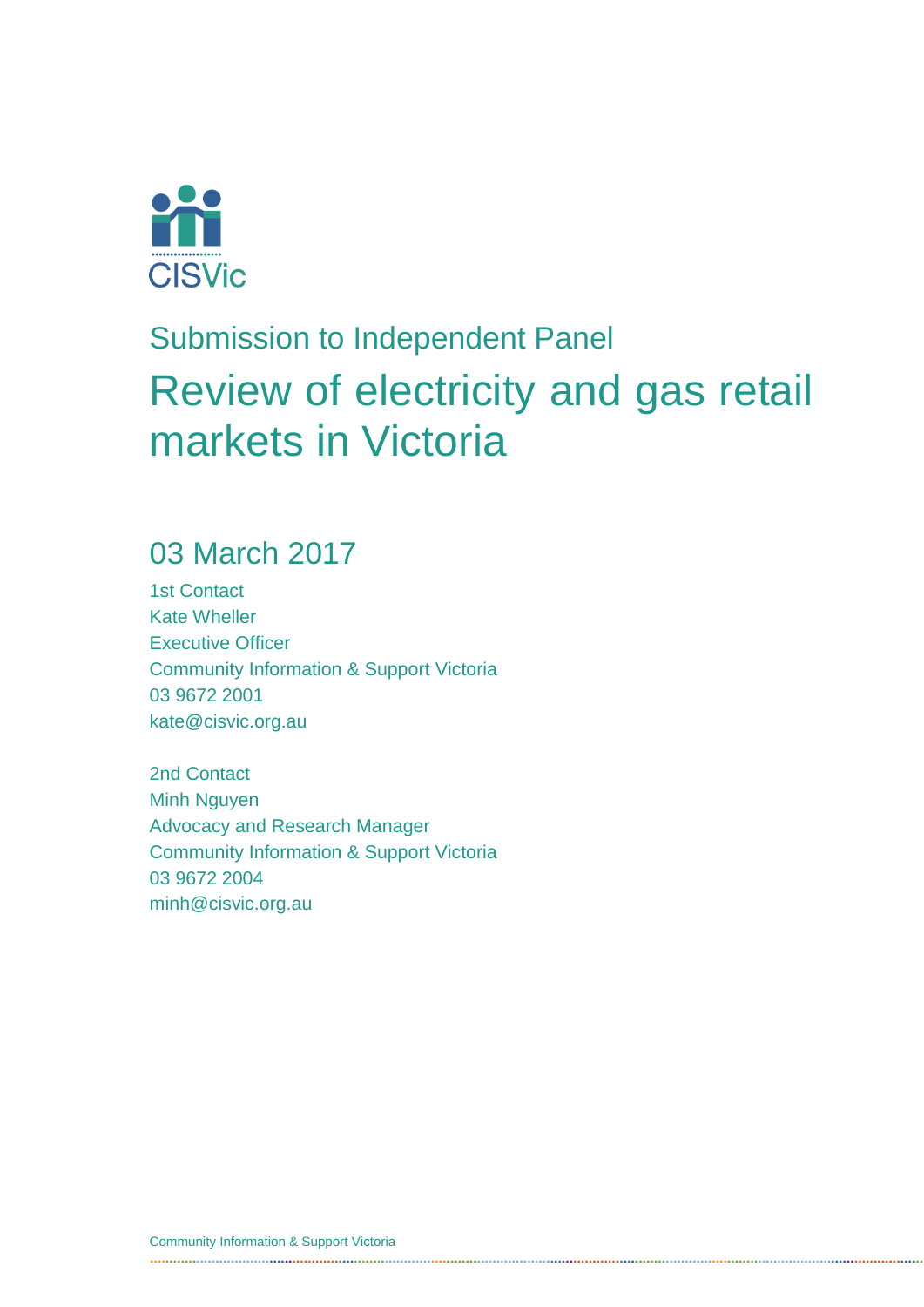# **Contents**

| Capacity to submit                                                                                      |    |
|---------------------------------------------------------------------------------------------------------|----|
| <b>Preliminaries</b>                                                                                    |    |
| Competition and the long-term interest of consumers<br>Consumer awareness, understanding and engagement |    |
|                                                                                                         |    |
| Case Story – Brendan and his multiple plans                                                             | 10 |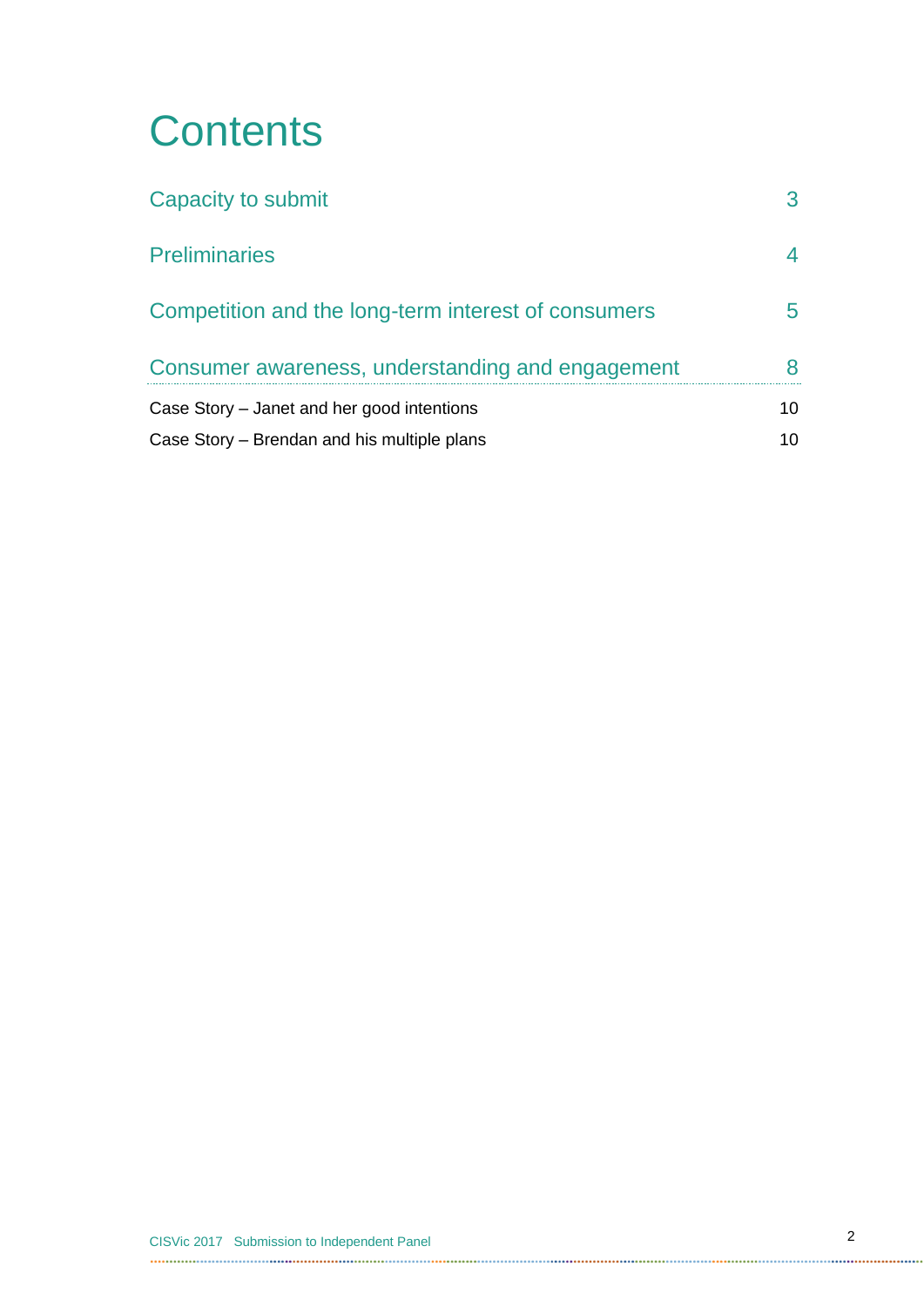# <span id="page-2-0"></span>Capacity to submit

Community Information & Support Victoria (CISVic) is the peak body representing local community information and support services representing 60 community-based, not-for-profit agencies, staffed by over 320 paid staff and in excess of 3000 volunteers.

Our local services assist people experiencing personal and financial difficulties by providing information, referral and support services including Emergency Relief, financial counselling and financial literacy. Our agencies provide free services to an average of 300,000 people every year.

We direct people who need help to local centres for services.

**Helping those most in need** Our main work is with the vulnerable and disadvantaged, including those on welfare payments, single parents, newly arrived, refugees, those with mental health issues, drug and alcohol issues and those experiencing family violence and family breakdown.

**Emergency relief** Many of our agencies can provide emergency relief, both financial and practical, by providing food, food vouchers, travel cards, petrol vouchers, assistance with household bills, rent, pharmaceutical supplies and telephone bills.

**One voice for many** We liaise with all tiers of government and other peak bodies, conduct training and undertake sound, evidence-based research. We are grateful to the State and Federal Governments for their funding support for core and special projects. We also have increasingly strengthening contact and cooperation with a range of peer organisations.

This is a vital interface for not just CISVic and its members but also for the community support sector as a whole, exploring more effective use of resources, skills and funding conduits. This has included partnerships to deliver important training to volunteers and community workers.

We also sit on a number of state & federal government groups including a State Ministerial Advisory Council and Federal Consultative Committee and other relevant peak body advisory groups, including VCOSS (Victorian Council of Social Services), the ultimate state community peak body.

CISVic agencies are embedded in their communities

The CISVic membership service model is placed-based and holistic in working with its communities and clients. The provision of supported services by CISVic member agencies is primarily directed at vulnerable and disadvantaged families and individuals who fall through service gaps. As generalist services providing a range of free, confidential and supported services, we connect vulnerable people and families to vital services and their communities.

Collectively, the CISVic ER Consortium of thirty (30) agencies, is the second largest Federal Government funded provider of ER services in Victoria. In total, forty-two (42) CISVic agencies deliver ER across forty-eight (48) sites from a combination of government, philanthropic and donated funds. Our engagement with community, local service providers and stakeholders is built on a strong local presence, place-based focus to problem identification and solution, and by drawing upon and enhancing local social capital.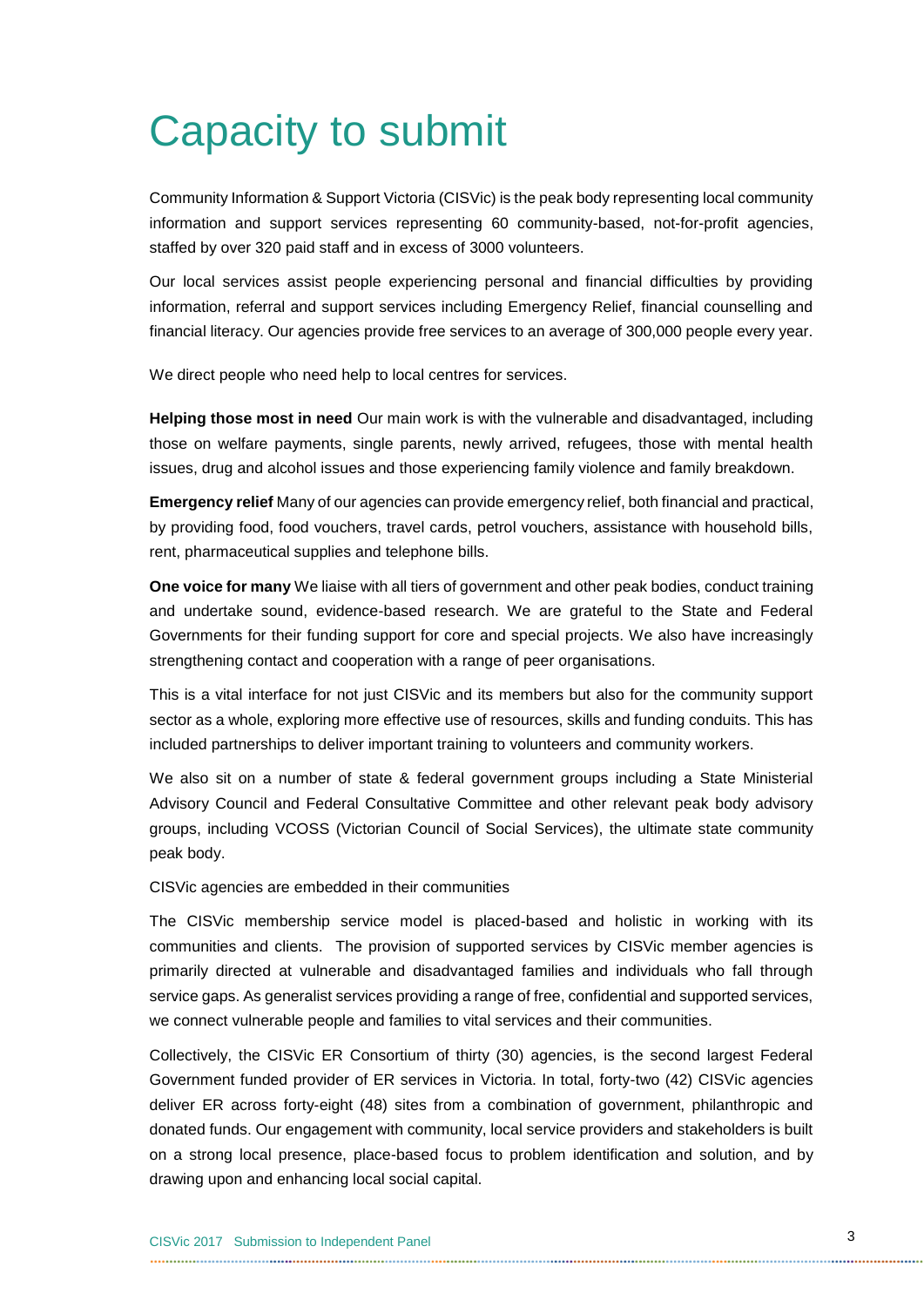# <span id="page-3-0"></span>**Preliminaries**

CISVic appreciates the opportunity to submit to the review of electricity and gas retail markets in Victoria. CISVic commends the Victorian Government on this timely review, some twenty years following reforms that led to a competitive energy market. In those twenty years, the market has grown, become unduly complex and have delivered mixed results to Victorian consumers. The recent Energy Consumer Sentiment Survey by Energy Consumers Australia found that:

*"Victorian households are confident in their ability to make choices about energy products and services compared with other states and territories… households in Victoria are not confident that the market is working in their interests. Only 39 per cent of household consumers in Victoria say the market is working in their interest and only 29 per cent were confident the energy market would provide better value for money in the future."<sup>1</sup>*

CISVic members provide support and assistance to vulnerable people and families experiencing personal and financial crisis. They do this through the provision of a range of support and referral services, including the provision of material aid and support through the Emergency Relief (ER) program. Support ranges from the provision of food parcels and vouchers, to advocacy to providers to manage overdue utilities bills, to shortterm intensive support to address underlying issues leading to crisis. Other programs and services augment the ER program to provide vulnerable people with wrap-around supports to ensure that they don't fall of the edge of the welfare support system. Of those seeking ER due to financial crisis, approximately 39 per cent do so because of the high cost of utilities. For many families, the prohibitively high cost of essential services such as electricity and gas often lead to reduced living standards and wellbeing compared to the general community.

This submission focuses on what our membership sees in their daily practice, highlighting failures of the market as they relate to vulnerable consumers. We point the Review Panel to submission by the Victorian Council of Social Services (VCOSS) and other consumer advocacy groups for a more detailed and authorative discussion of the policy and regulatory measures, and elements of market failure we identify in this submission.

-

<sup>1</sup> Energy Consumers Australia (2017) Energy Consumer Sentiment Survey Findings December 2016 (VIC), February 2017, p.5: at [http://energyconsumersaustralia.com.au/wp-content/uploads/Energy-Consumer-](http://energyconsumersaustralia.com.au/wp-content/uploads/Energy-Consumer-Sentiment-Survey-Findings-VIC-Dec2016.pdf)[Sentiment-Survey-Findings-VIC-Dec2016.pdf.](http://energyconsumersaustralia.com.au/wp-content/uploads/Energy-Consumer-Sentiment-Survey-Findings-VIC-Dec2016.pdf) Accessed 22 February 2017.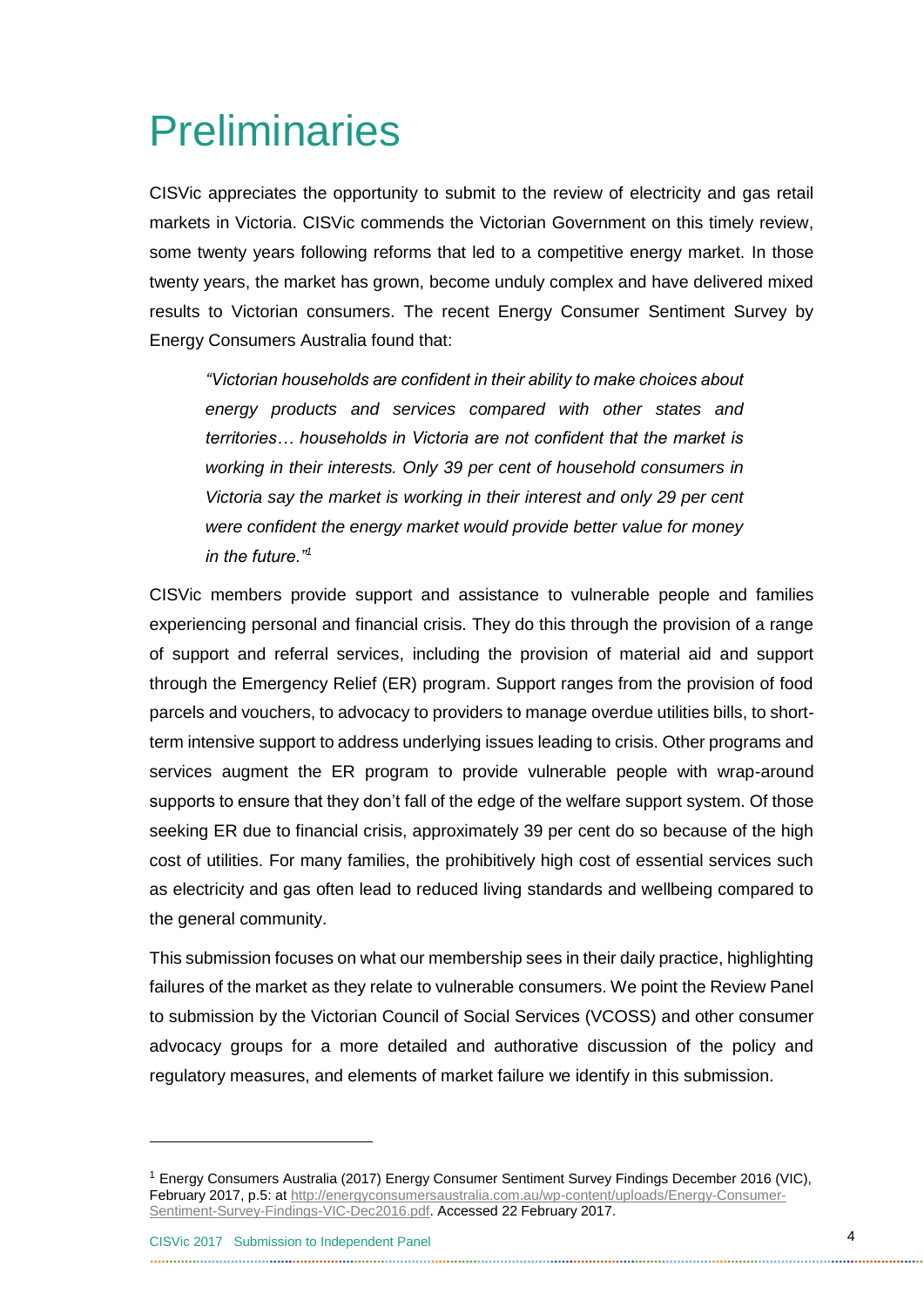## <span id="page-4-0"></span>Competition and the long-term interest of consumers

1. (a) Has the introduction of competition to electricity and gas retail markets in Victorian delivered improved efficiency and benefits in the long term interests of consumer? Please explain the reasons for your response.

(b) If not, what measures or alternative model(s) would you suggest for the efficient and effective delivery of electricity and gas in the long term interests of Victorian consumers? Please explain your response

The need for essential services mean that vulnerable families and individuals continually juggle competing needs to ensure that they could keep the lights on. CISVic volunteers and front-line staff work with clients to sift through competing needs and broker a myriad of financial and service supports, in order to help families and vulnerable individuals keep their lights on.

While the Victorian concessions framework, energy retailers' hardship programs and community programs and services are critical to ensuring that vulnerable consumers remain connected to energy, we submit that more need to be done at the policy and regulatory level to address the challenges vulnerable consumers face when managing disproportionate costs of household essentials.

We contend that competition is not effective unless it benefits all consumers.

By its very nature, the stakes are higher in the purchase of gas and electricity  $$ consumers can't afford to not be connected and they can't afford to make that wrong, costly purchase decision. Yet the energy market is overly complex, and products and services are very difficult to understand. Unlike other consumables, electricity and gas products are not transparent and often require detailed knowledge of consumption, tariff types and hidden costs before a like-for-like comparison can reliably be made. Also unlike other consumables, where mistakes in purchases can be rectified via return policies, rectification in gas and electricity purchases can be expensive and time consuming.

According to AGL, their data "shows that around one third of AGL customers pay their bill in full post the due date of the Reminder Notice".<sup>2</sup> This finding is reinforced by research survey data from Ernst & Young in 2014 that found that "one in eight Australians missed

1

<sup>2</sup> AGL (2016) *AGL Response to the Essential Services Commission Draft Decision: Safety Net for Victorian Energy Consumers facing payment difficulties,* 18 November 2016, p.8: at [http://www.esc.vic.gov.au/wp-content/uploads/2016/11/PDF-Draft-Decision-Submission-AGL.pdf.](http://www.esc.vic.gov.au/wp-content/uploads/2016/11/PDF-Draft-Decision-Submission-AGL.pdf) Accessed

<sup>2</sup> March 2017.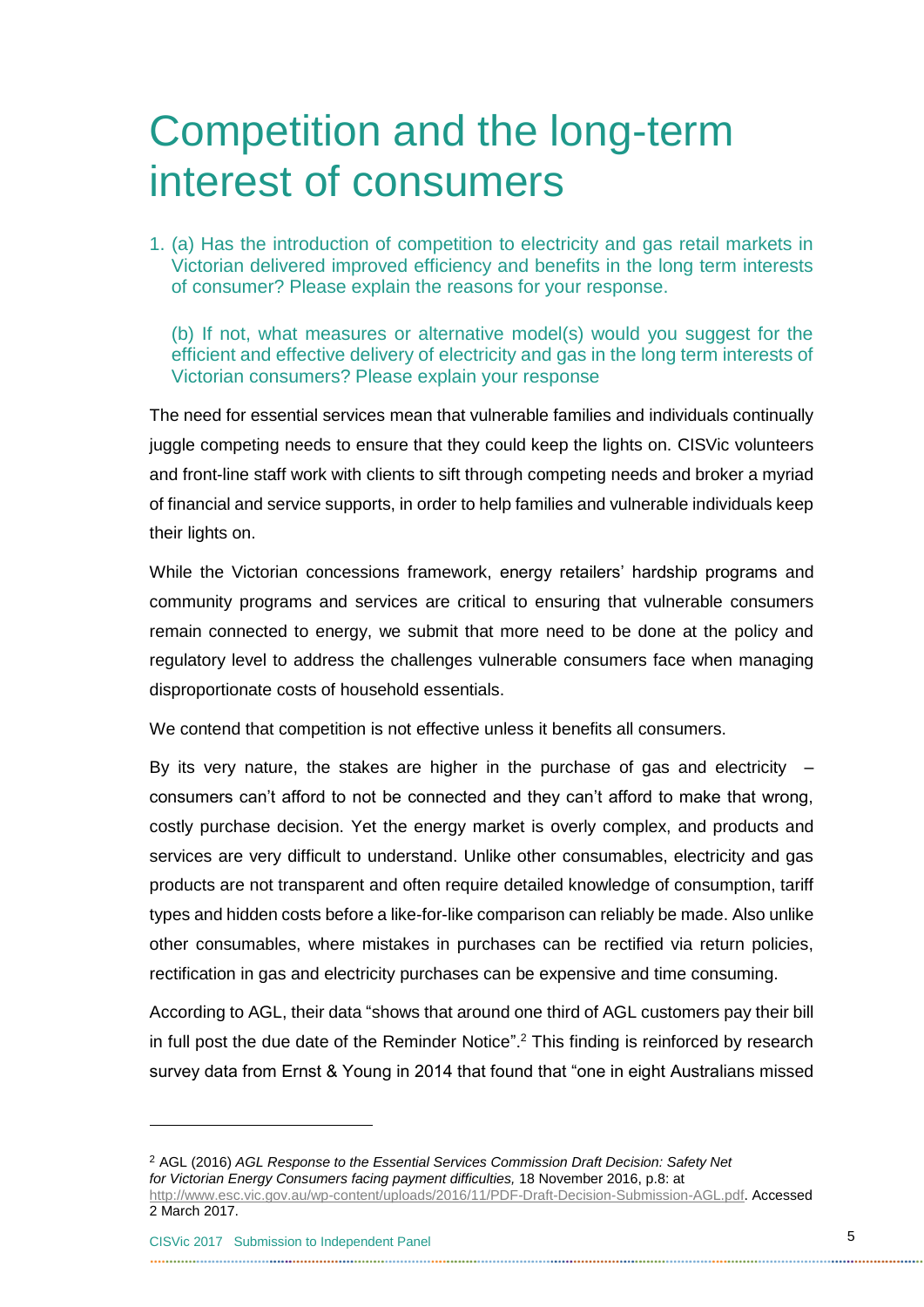an electricity payment because they couldn't afford it".<sup>3</sup>

Ultimately, while Victorian consumers can learn to better engage with the marketplace and make the right choice about their energy product, there is a group of consumers who invariably cannot do so due to their circumstance – this includes those experiencing financial exclusion, language barriers, reduced cognitive capacity, digital exclusion. These are the individuals and families we are seeing across our services; those who slip through the net cast by the competitive market.

We therefore submit that the market is failing for vulnerable consumers, and that a suite of policy measures need to be introduced in order to ensure universal right to energy is not threatened for *any* consumer. Some of these policy and/or regulatory measures include:

- The introduction of a social tariff that ensures affordable, reliable supply for vulnerable consumers, and includes support to transition to energy efficient households.
- Improving the Utilities Relief Grant to bring it in line with increased cost of utilities, ensuring families have more frequent - and with minimal barriers to - access.
- Improving the concessions framework to ensure that they are in line with rising costs of living and are responsive to technological changes in the market.
- Improvements to the pricing and marketing of energy products to enhance transparency and reduce complexity.
- Re-regulating the price of standing offers, or introduce a benchmark product that is simple to understand, is transparent and can act as a default product for all consumers.
- Regulation of fixed charges so that there is a clear separation of regulated distribution/transmission costs from retail costs on a consumer's retail bill.

Consequently, we submit that the Independent Review Panel also consider the concomitant question to the one enunciated here; whether the long-term interests of all consumers have been progressed by the introduction of competition to electricity and gas retail markets. We acknowledge that the market is complex, from the product offering to the broader market structure itself, our understanding of the market and consumer interaction is very limited. What we know from our work with vulnerable consumers is that

-

<sup>&</sup>lt;sup>3</sup> Ernst & Young Australia (2014) 'Voice of the Customer Is Getting Louder: Customer Experience Series<sup>™</sup> - Utilities (Wave 3)'p.9 : at http://s3.documentcloud.org/documents/1312217/ernest-amp-young-utilitiessurvey.pdf. Accessed 2 March 2017.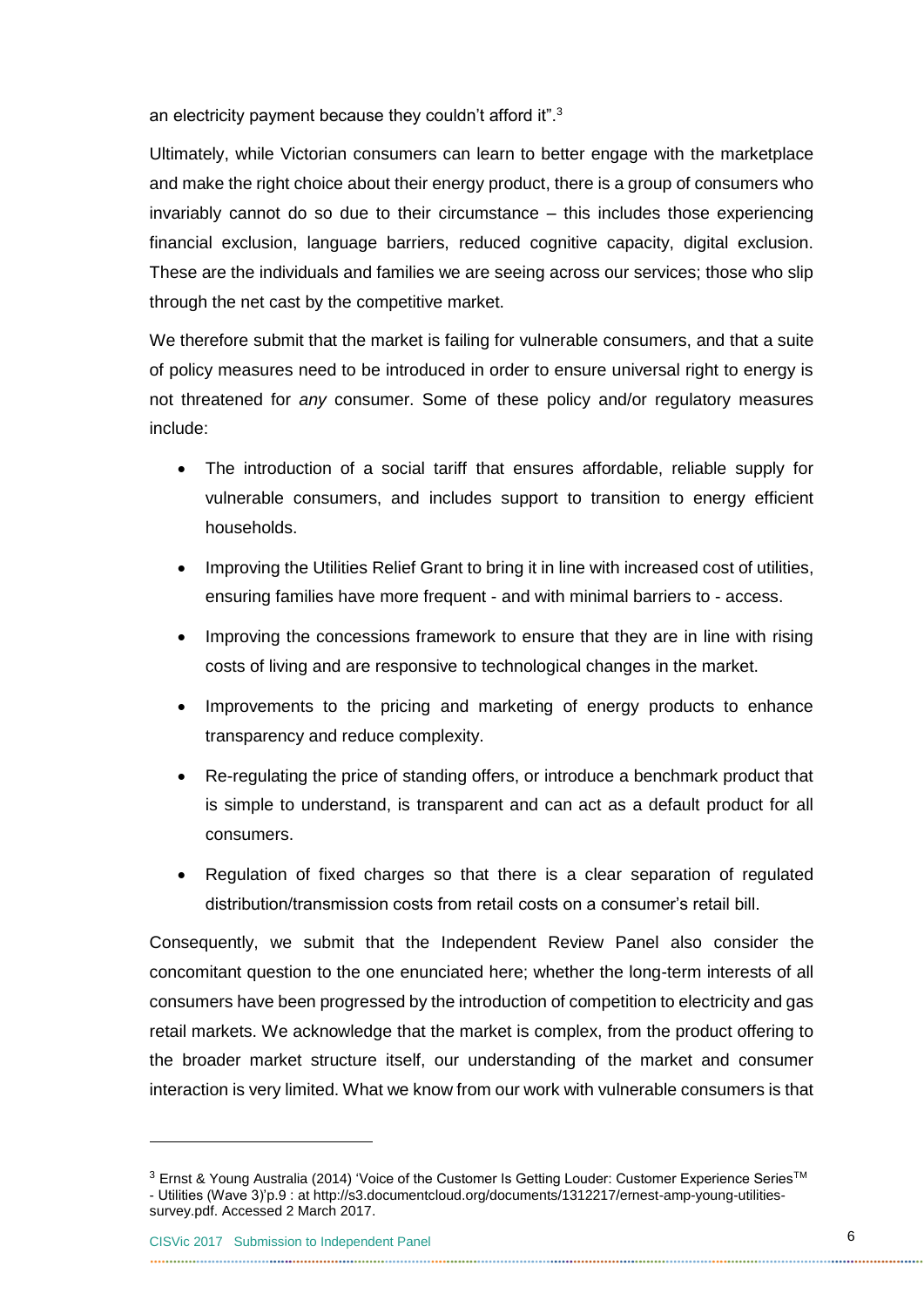there is an inevitability about the consumption of electricity and gas, that this inevitability gives retailers an advantage that vulnerable consumers cannot redress because the market is offering

We acknowledge that there are consumers in the community who have found benefits from a competitive market. However, we are very concerned that vulnerable consumers are disproportionately burdened by the high costs of electricity and gas – something that cannot be rectified by the competitive market. Such market failure can only be remedied by policy and/or regulatory measures in such a way that lead to the long-term interests of all Victorian consumers.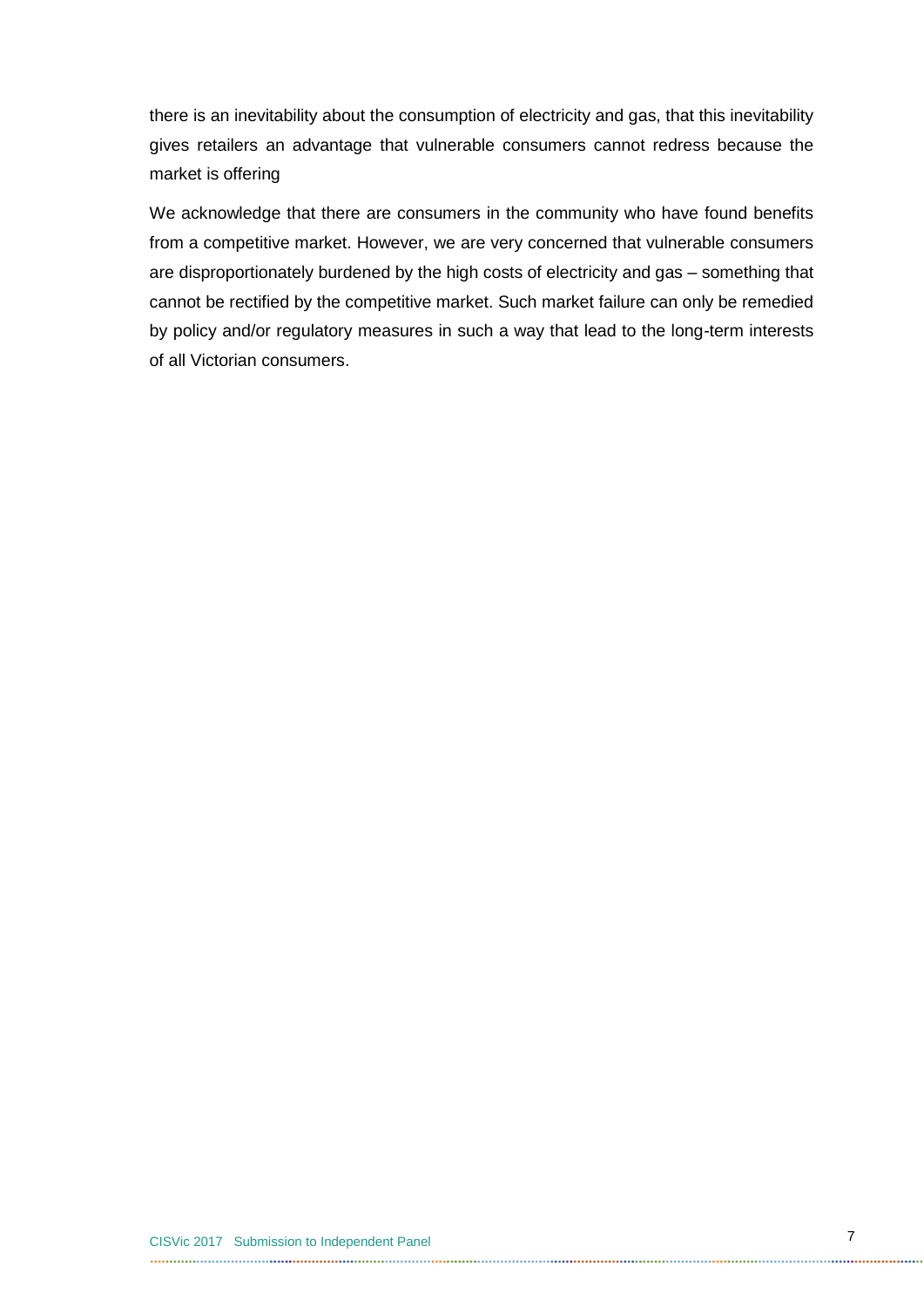### <span id="page-7-0"></span>Consumer awareness, understanding and engagement

Consumers attending our services have complex needs, experience multiple disadvantage, and have competing priorities during a time of crisis. These factors make it difficult to prioritise engagement with the retail energy market, particularly as the market is unduly complex and difficult to understand. Additionally, our services have limited capacity to engage with vulnerable clients around issues of consumer choice, product comparison and switching retailers.

Vulnerable consumers face multiple barriers to engagement with the competitive market. In addition to language, literacy, decision-making capabilities (such as mental illness), poverty and lack of financial credit history; vulnerable consumers need to navigate a confusing energy market place offering a range of complex products and indecipherable pricing structures.

Some factors that contribute to the lack of vulnerable consumer awareness, understanding and engagement in the market include:

- An accessible 'market place' from which the range of products and services could be meaningfully assessed and compared.
- The complexity of products and services on offer, particularly tariff types and the lack of transparency and clarity around product differentiation such as savings, discounts, value-add etc.
- The high cost of fixed charges and standing offers, and the complexity (and lack of transparency) in which information about pricing and costs are presented to consumers.
- The lack of product innovation, and the question as to whether it is the product that is competitive or the marketing of them. <sup>4</sup> This is particularly salient when we consider the high cost of fixed charges, which comprise the bulk of the energy bill.

<sup>4</sup> CME (2015) *A critique of the Victorian retail electricity market*, June 2015: at [http://cmeaustralia.com.au/wp-content/uploads/2013/09/150601-FINAL-bosl-victorian-retail-market](http://cmeaustralia.com.au/wp-content/uploads/2013/09/150601-FINAL-bosl-victorian-retail-market-report.pdf)[report.pdf.](http://cmeaustralia.com.au/wp-content/uploads/2013/09/150601-FINAL-bosl-victorian-retail-market-report.pdf) Accessed 24 February 2017. See pp.15-16 where the range of 'innovations' are outlined, but where the authors make the point that: *"This might be good evidence of marketing to attract and retain customers and management by retailers of their credit risks, but surely not of product innovation"*

-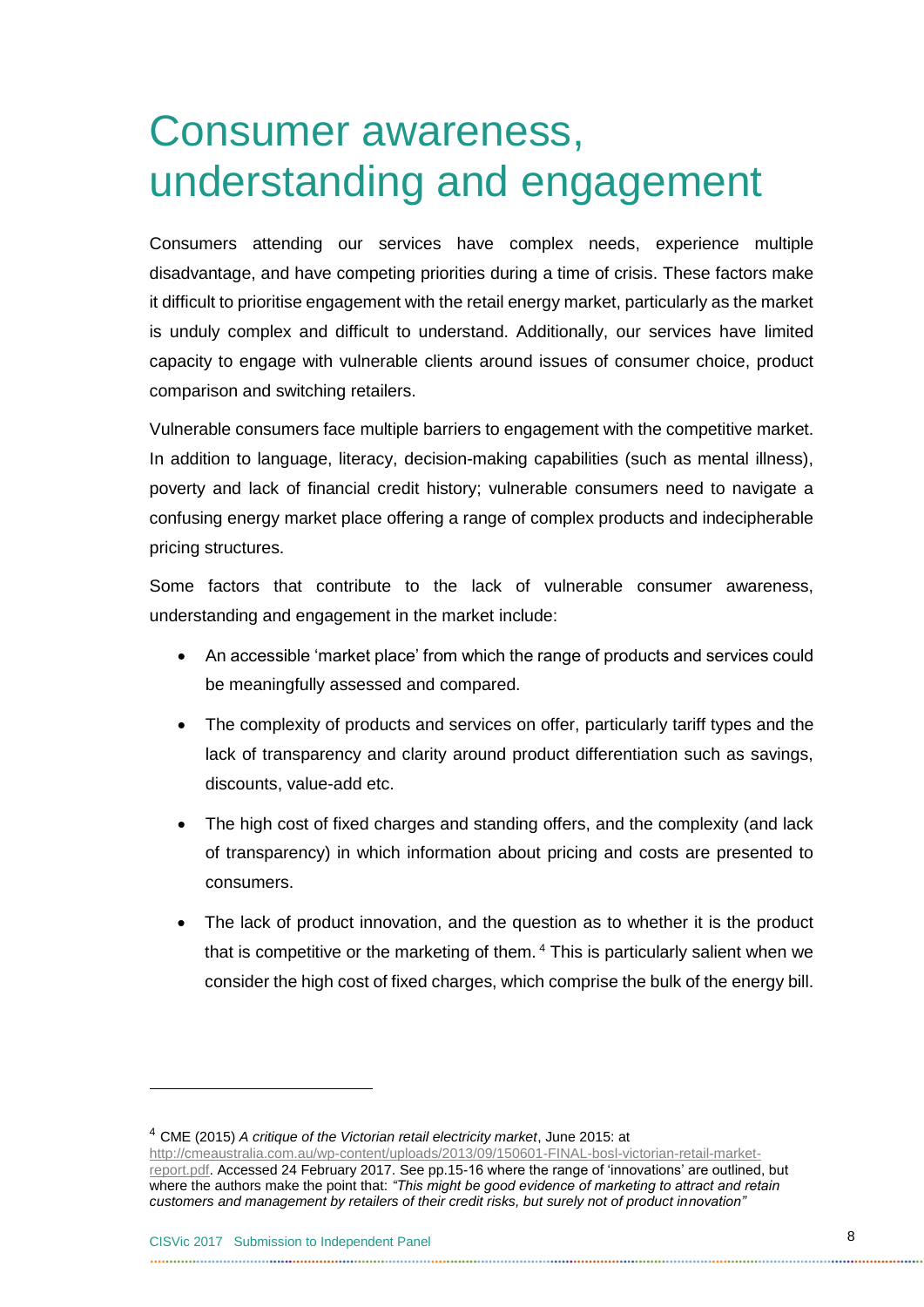In addition, vulnerable consumers are excluded from participation in the energy market when they cannot access products that require a certain level of income and access to technology and credit, such as:

- Direct debit deals.
- Internet only deals.
- Pay on time discounts.

Shopping around for an energy product takes time and know-how, and when there is so much complexity and confusion around where the 'savings' can be found, energy shopping is relegated lower down the priority list. In many instances, sophisticated knowledge of tariffs and consumption will be required in order to meaningfully decide on a product that best suits a consumer's needs.

Workers and volunteers in our services rely on government comparison and energy information sites to provide vulnerable consumers with the information necessary to make energy choices. However, this often requires access to client's consumption data, which in some instances, are very difficult to obtain. Importantly, there are limitations to how much workers can help consumers make energy choices. More support is needed to train staff and volunteers to work with their clients to navigate an unduly complex marketplace. Again, in relation to the general consumer, there exists a disproportionate burden on vulnerable consumers' capacity to engage with the competitive market.

We submit that this combination of barriers - comprised of consumer circumstance, market structure and technology – indicate a market failure vis-à-vis the vulnerable consumer and their capacity to effect

We therefore support:

- Increased government support for Victorian Energy Compare with a view to increase access to a user-friendly and understandable 'marketplace'/comparison tool.
- Exploring ways to harness and increase access to smart meter data by consumer to aid in consumer energy choices.
- Exploring ways to provide training, education support to vulnerable consumers (or the people/organisations who help them) to raise awareness and understanding of the energy market.
- Incentivise retailers to provide innovative products that meet the needs of vulnerable consumers.